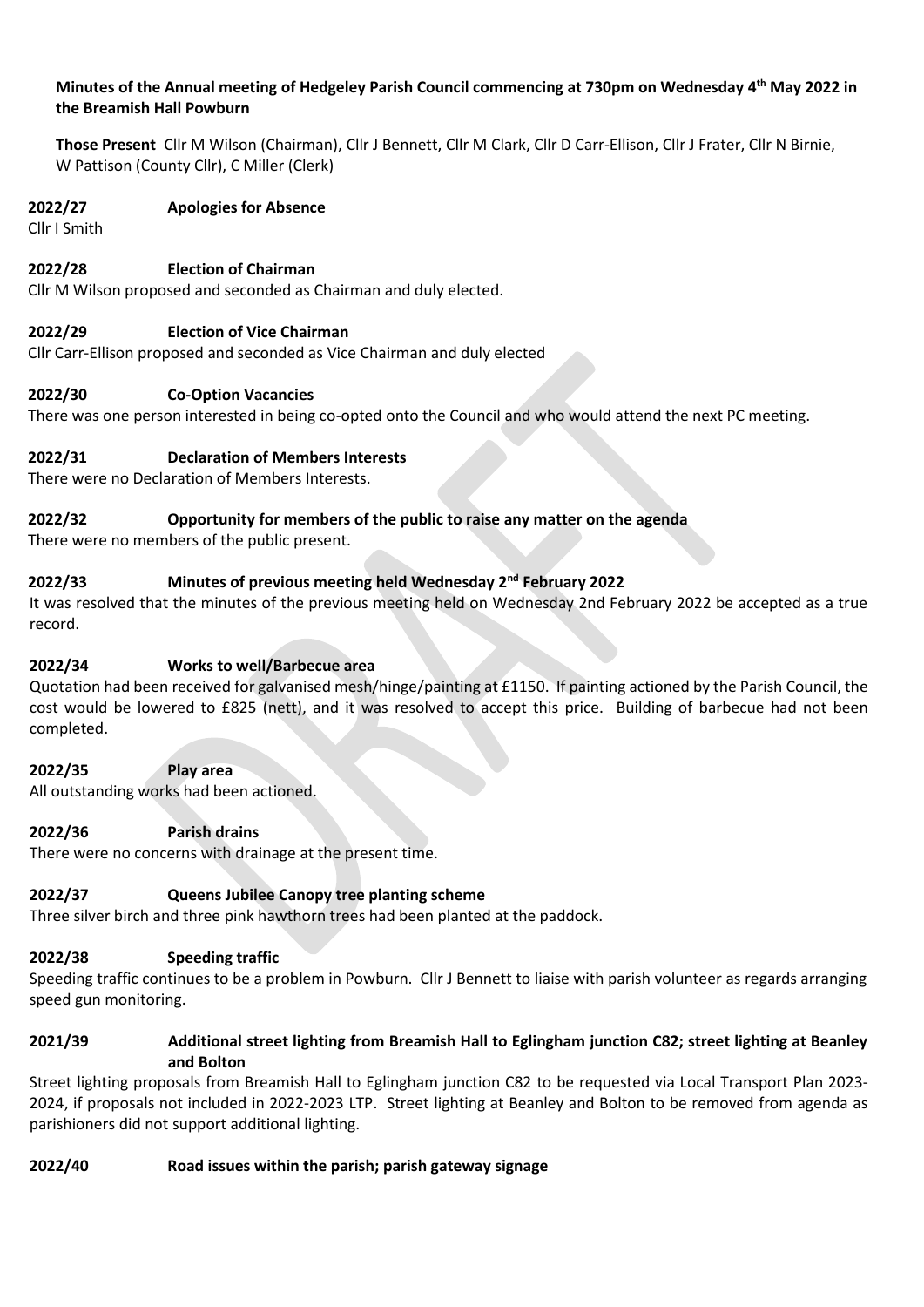Replacement gateway signage for Bolton on order (Clerk to chase up with County Council), with new planter to be arranged by Parish Council. There were various signposts in need of repair within the parish, with list to be compiled and forwarded to County Council. Bridge repairs at Dubbs Burn being actioned at the present time.

# **2022/41 Trees on Titlington to Bolton road**

To be removed from agenda, trees had fallen during Storm Arwen and no longer considered problematic.

# **2022/42 To receive update on proposals for a generator for the Breamish Hall, to assist in occurrences such as Storm Arwen**

No progress had been made regarding proposals for a generator. County Cllr advised holiday home owners could be contacted to ask for financial contributions to the parish. Clerk to contact Craster Parish Council who have a template letter to forward to such owners.

### **2022/43 County Cllr update**

All properties within A to D Council tax band property to receive a rebate of £150 from central government, via County Council. There is some easement for disabled persons in Band E. Government have provided a Housing Support Fund for those who are struggling to pay bills, with County Cllr or Communities Together administering. A complaint had been received about a dangerous ford on the U4010. Eight Cllrs had resigned at Eglingham Parish and left the council inquorate, with co-option process underway.

# **2022/44 Planning**

# **2022/44/01 Approval of Planning Application received:**

- 21/03457/FUL & 21/03458/LBC: Titlington Hall Cottage, kitchen revert to hall and covered link to incorporate cart shed to create additional ground floor accommodation to cottage
- 21/04612/VARYCO: Breamish House Powburn, Variation of 17/02149/FUL in order to amend design/layout

# **2022/44/02 Notice of Planning Application withdrawal**

• 21/02889/LBC: 12 West Hedgeley – Listed Building Consent to replace all wooden window frames with double glazed units utilising Heritage slim double and glazed units

# **2022/45 Finance**

# **2022/46/01 The following accounts are to be authorised:**

- Cheviot Trees plants £234
- Annual insurance premium quote still awaited from Came & Company, with Clerk having also requested a quote from BHIB insurance
- C Miller quarterly salary & expenses £272.43
- HMRC PAYE £60.00
- NALC Annual Subscription £106.78
- The Breamish Hall Rent 13/5/21 to 4/5/22 £59.50

It was resolved to approve the payments.

**2022/46/02 To consider request for grant from Citizens Advice Northumberland and Northumberland AgeUK** It was resolved no grants would be given.

# **2022/46/03 To receive National Joint Council for Local Government Services 1.75% payrise for year ending 31/3/21, to be backdated from 1/4/21:** Payrise noted.

# **2022/47 Audit of Accounts year ending 31/3/22**

# **2022/47/01 To consider and agree any actions arising from the report of the internal auditor**

There were no matters arising from the report of the internal auditor.

# **2022/47/02 To approve the Governance Statement**

It was resolved to approve the governance statement.